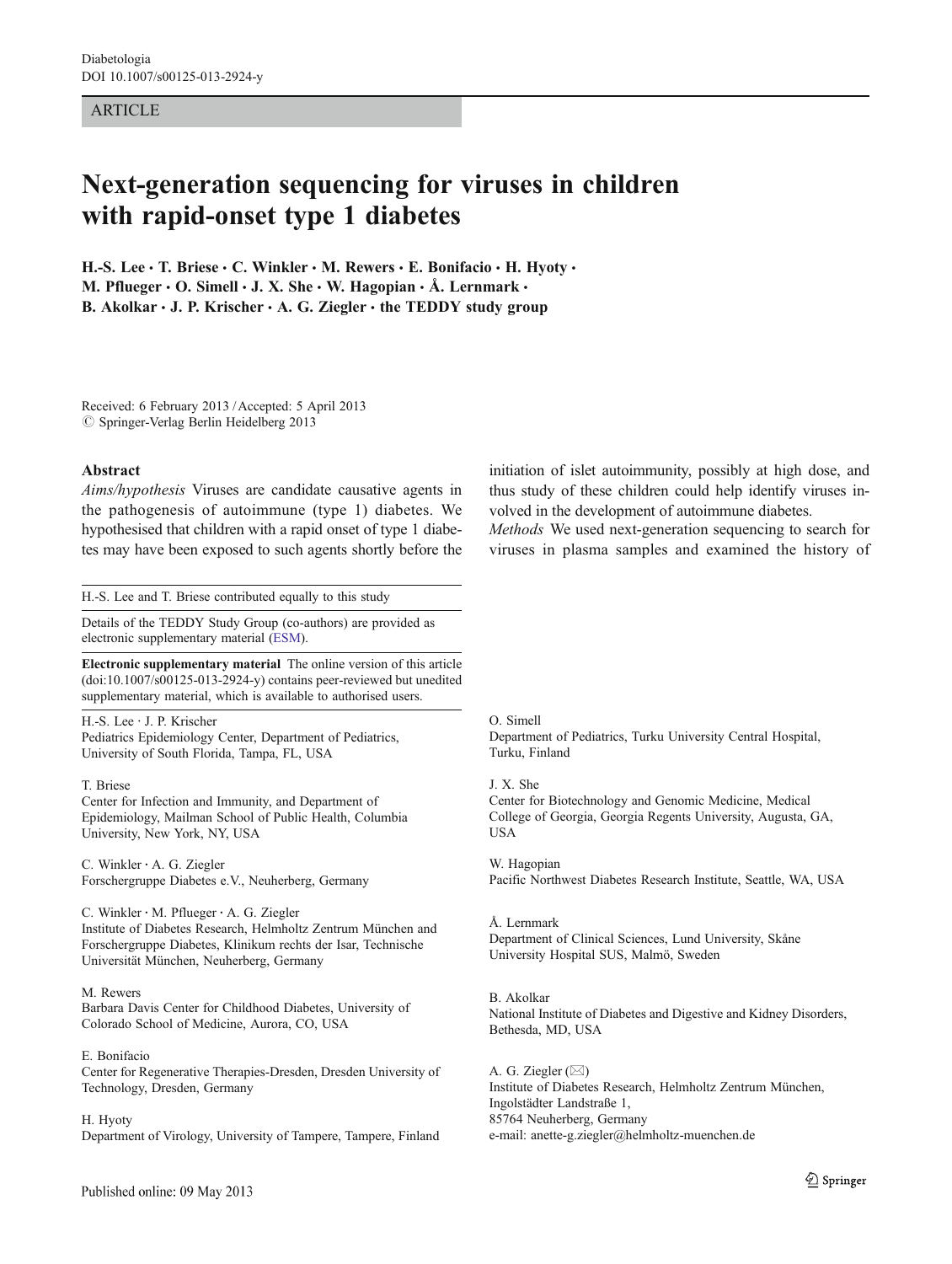infection and fever in children enrolled in The Environmental Determinants of Diabetes in the Young (TEDDY) study who progressed to type 1 diabetes within 6 months from the appearance of islet autoimmunity, and in matched islet-autoantibody-negative controls.

Results Viruses were not detected more frequently in plasma from rapid-onset patients than in controls during the period surrounding seroconversion. In addition, infection histories were found to be similar between children with rapid-onset diabetes and control children, although episodes of fever were reported less frequently in children with rapidonset diabetes.

Conclusions/interpretation These findings do not support the presence of viraemia around the time of seroconversion in young children with rapid-onset type 1 diabetes.

Keywords GB virus C . Human herpes virus 6 . Human rhinovirus C . Infections . Islet autoimmunity . Nextgeneration deep sequencing . Parvovirus B19 . TEDDY study . Type 1 diabetes mellitus

# Abbreviations

ICD-10 International Classification of Disease (ICD)-10 TEDDY The Environmental Determinants of Diabetes in the Young

### Introduction

Type 1 diabetes is an autoimmune disorder in which disease onset is preceded by a pre-clinical period of islet autoimmunity [[1\]](#page-5-0). Check points in the pre-clinical pathogenesis include the initiation of islet autoimmunity and the progression to type 1 diabetes; the rate of this process is variable [\[2\]](#page-5-0). Although the majority of children who develop type 1 diabetes take years to progress from islet autoimmunity to diabetes, some children have a rapid disease progression in which clinical diabetes occurs within months of the appearance of islet autoantibodies. These patients appear to have uncontrolled beta cell destruction; further investigation of this group may help to identify causative agents of autoimmune diabetes.

Viruses have been frequently, but inconclusively, implicated as candidate agents in the pathogenesis of type 1 diabetes. Although associations between type 1 diabetes and viral infections have been repeatedly reported [[3](#page-5-0)–[9\]](#page-5-0), in particular for enterovirus infections, there are also numerous reports that fail to confirm such findings [\[10](#page-5-0)–[12](#page-5-0)]. Exposure in children with a rapid progression to clinical diabetes may possibly take place at a higher dose or in a shorter time window before the appearance of islet autoimmunity. We therefore examined the history of infections and fever and analysed plasma samples by unbiased deep sequencing for

the presence of viruses in the period around the initiation of islet autoimmunity in children who transitioned within 6 months from autoimmunity to disease in The Environmental Determinants of Diabetes in the Young (TEDDY) study [[13\]](#page-5-0).

# Methods

TEDDY study TEDDY is a prospective cohort study with the primary objective of identifying environmental factors associated with increased risk of islet autoimmunity and type 1 diabetes; it includes three centres in the USA (Colorado, Georgia/Florida and Washington) and three in Europe (Finland, Germany and Sweden). Infants younger than 4.5 months and carrying type-1-diabetes-associated HLA alleles (HLA-DR, DQ) were eligible to participate. From 2004 to 2010, TEDDY screened >420,000 newborns and identified 21,589 children with high-risk HLA-DR/DQ genotypes. Of these, 8,677 (932 with first-degree family history of type 1 diabetes and 7,745 without such history) were enrolled in the prospective follow-up. Participants were seen and blood collected every 3 months up to 4 years of age, and every 6 months thereafter. Written informed consent was obtained from the parents. The study was approved by the ethical committees of the participating sites [[13](#page-5-0)].

Study outcome The study outcome is the appearance of confirmed persistent islet autoimmunity, defined as positive for at least one autoantibody (GAD65A, islet antigen-2 [IA-2A] or insulin autoantibody [IAA]) in both TEDDY core laboratories (Barbara Davis Center, Aurora, CO, USA and the University of Bristol, Bristol, UK) in two consecutive samples or in one sample in children who developed diabetes before a follow-up sample was available for autoantibody testing [\[14\]](#page-5-0). Families were notified of the child's autoantibody results at their next study visit. The study endpoint is the development of type 1 diabetes as defined by American Diabetes Association criteria [\[15](#page-5-0)].

Study participants and design Of the TEDDY participants, 355 had islet autoimmunity, and 86 of these had progressed to type 1 diabetes by July 2011 when the current study was designed. Twenty-four of the children developed type 1 diabetes within 6 months from the appearance of islet autoimmunity and were selected for our study (Fig. [1a\)](#page-2-0). Two nested case–control studies were designed.

Sequencing study This study investigated whether viral sequences were present in plasma samples at two time points: (1) the 'last islet-autoantibody-negative sample'; and (2) the first islet-autoantibody-positive 'seroconversion sample' (Fig. [1b](#page-2-0)). Fourteen of the 24 rapid-onset patients had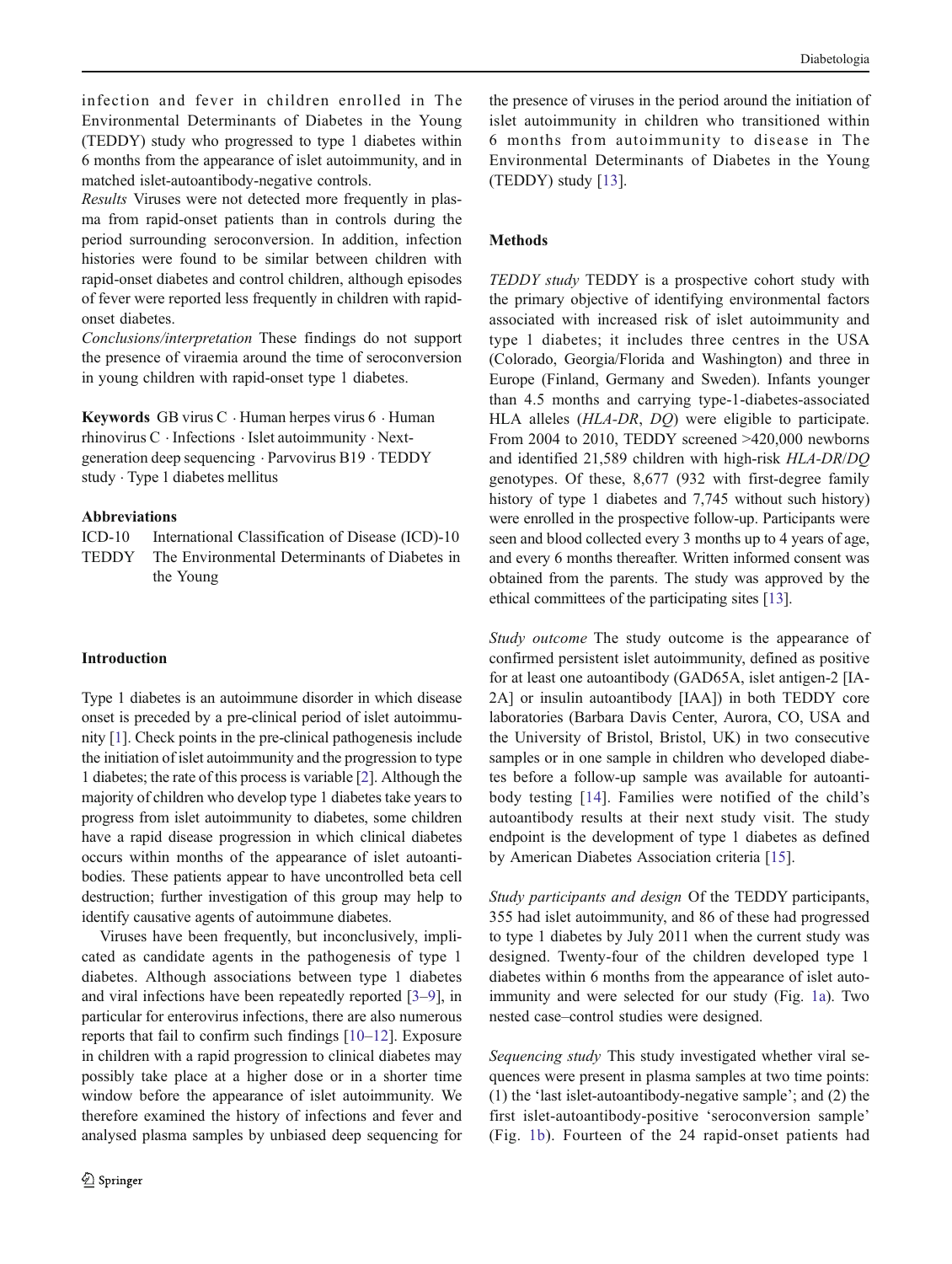<span id="page-2-0"></span>

1st sample for sequencing study 2nd sample for sequencing study

samples with sufficient volume available at both time points. For each of these 14 patients one control child was selected. Controls were children who participated in the TEDDY study but remained negative for all three diabetes-associated islet autoantibodies and for type 1 diabetes for at least 12 months after the respective event in patients. Controls were matched by clinical site and the family history of type 1 diabetes (yes/no) if they had plasma samples at the respective time points (ESM Table 1). Controls were randomly selected from the pool of potential controls after being matched and conditioned. Control samples used in the study were age-matched to the last isletautoantibody-negative sample and seroconversion sample of rapid-onset patients.

Infection history study This study investigated whether infections or fever episodes were associated with rapid progression to type 1 diabetes. All 24 rapid-onset patients, with three controls for each, were examined. Controls were selected by the same procedure as for the sequencing study. Three time periods were examined in the 96 children (Fig. 1b): (1) the autoantibody-negative period, from birth to the last islet-autoantibody-negative sample; (2) the seroconversion period, from the last isletautoantibody-negative sample to the first isletautoantibody-positive sample; and (3) the progression period, from the first islet-autoantibody-positive sample to the date of type 1 diabetes diagnosis.

Nucleic acid sequencing Total nucleic acids were extracted from 250 μl plasma (NucliSENS easyMag; Biomerieux, Marcy l'Etoile, France) and nucleic acid quantity and quality assessed (2100 Bioanalyzer; Agilent Technologies, Santa Clara, CA, USA). Samples were subjected to reverse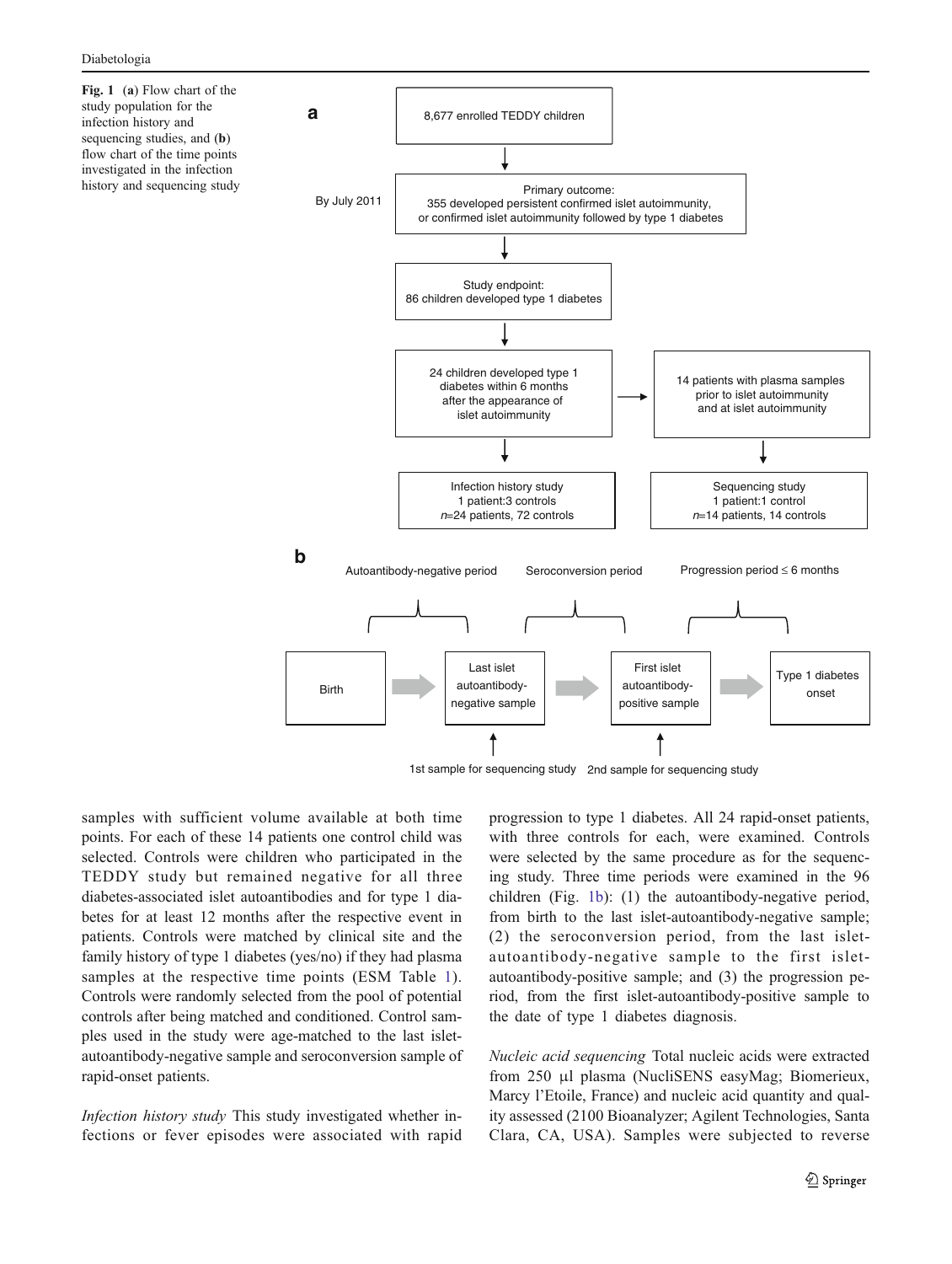<span id="page-3-0"></span>Table 1 Infection and fever reported in the infection history study

| Infection status                  | Patient $n$ (%) | Control $n$ (%) | OR (95% CI)           | $p$ value |
|-----------------------------------|-----------------|-----------------|-----------------------|-----------|
| Birth to type 1 diabetes          |                 |                 |                       |           |
| Any infection                     | 24 (100)        | 70 (97)         |                       |           |
| Fever                             | 17(71)          | 62 (86)         | $0.22$ $(0.06, 0.88)$ | 0.032     |
| Fever without infectious illness  | 9(38)           | 22(31)          | 1.21(0.44, 3.30)      | 0.715     |
| Fever with any infectious illness | 14 (58)         | 56 (78)         | 0.36(0.12, 1.10)      | 0.072     |
| Respiratory tract                 | 24 (100)        | 68 (94)         |                       |           |
| Gastrointestinal tract            | 11(46)          | 29 (40)         | 1.55(0.50, 4.76)      | 0.447     |
| Other                             | 5(21)           | 13(18)          | 1.40(0.36, 5.48)      | 0.630     |
| Autoantibody-negative period      |                 |                 |                       |           |
| Any infection                     | 18 (75)         | 53 (74)         | 0.94(0.20, 4.52)      | 0.940     |
| Fever                             | 13 (54)         | 38 (53)         | 1.10(0.31, 3.85)      | 0.882     |
| Fever without infectious illness  | 6(25)           | 8(11)           | 1.95(0.59, 6.50)      | 0.275     |
| Fever with any infectious illness | 9(38)           | 33 (46)         | $0.76$ $(0.22, 2.60)$ | 0.658     |
| Respiratory tract                 | 18 (75)         | 49 (68)         | 1.89(0.40, 8.89)      | 0.420     |
| Gastrointestinal tract            | 5(21)           | 16(22)          | 0.96(0.27, 3.44)      | 0.944     |
| Other                             | 2(8)            | 8(11)           | $0.57$ $(0.08, 3.87)$ | 0.564     |
| Seroconversion period             |                 |                 |                       |           |
| Any infection                     | 17(71)          | 52 (72)         | 0.95(0.31, 2.86)      | 0.922     |
| Fever                             | 4(17)           | 30(42)          | 0.27(0.08, 0.88)      | 0.030     |
| Fever without infectious illness  | 2(8)            | 11(15)          | 0.47(0.09, 2.56)      | 0.380     |
| Fever with any infectious illness | 3(13)           | 26 (36)         | $0.23$ $(0.06, 0.88)$ | 0.032     |
| Respiratory tract                 | 15(63)          | 49 (68)         | 0.71(0.24, 2.15)      | 0.543     |
| Gastrointestinal tract            | 3(13)           | 10(14)          | 1.25(0.27, 5.84)      | 0.776     |
| Other                             | 1(4)            | 4(6)            | 1.11(0.10, 11.86)     | 0.931     |
| Progression period                |                 |                 |                       |           |
| Any infection                     | 17(71)          | 48 (67)         | 1.34(0.30, 6.08)      | 0.706     |
| Fever                             | 5(21)           | 30(42)          | 0.14(0.02, 0.85)      | 0.033     |
| Fever without infectious illness  | 2(8)            | 8(11)           | 0.76(0.14, 4.13)      | 0.752     |
| Fever with any infectious illness | 5(21)           | 25(35)          | 0.30(0.07, 1.40)      | 0.126     |
| Respiratory tract                 | 15(63)          | 43 (60)         | 1.06(0.31, 3.60)      | 0.921     |
| Gastrointestinal tract            | 6(25)           | 10(14)          | 2.64(0.70, 9.95)      | 0.153     |
| Other                             | 2(8)            | 3(4)            | 2.65(0.33, 21.11)     | 0.358     |
|                                   |                 |                 |                       |           |

transcription using random octamer primers linked to an arbitrary 17-mer primer sequence and products were randomly amplified by PCR, applying the same octamer-linked 17-mer primer in conjunction with the 17-mer primer sequence without the octamer tail in a 1:9 ratio [\[16](#page-6-0)]. Products of >70 bp were selected by column purification (MinElute; Qiagen, Hilden, Germany) and ligated to bar-coded linkers for sequencing on the 454 Genome Sequencer FLX (454 Life Sciences, Branford, CT, USA) without fragmentation [\[17\]](#page-6-0). Raw sequence reads were trimmed to remove sequences derived from amplification primers and linkers, filtered to eliminate highly repetitive sequences, and assembled into contiguous sequences, which were, together with the remaining non-assembled singleton reads, compared with the non-redundant GenBank database at the nucleotide and translated amino acid levels.

Infection history data Acute infections or illnesses experienced between study visits were collected with the corresponding dates by parents and provided to study personnel every 3 months, starting from age 6 months. Acute infections or illnesses were recorded using ICD-10 codes [\(www.who.int/classifications/icd/en/\)](http://www.who.int/classifications/icd/en/) and categorised as respiratory tract, gastrointestinal or other infection. Fever was documented using one of the relevant ICD-10 codes, R50, R50.9, R50.8, or R56, and was assessed when reported with or without infection.

Statistical analysis All infections and fever reports before type 1 diabetes onset were analysed and then assessed according to the three periods of disease progression defined in the study design (Fig. [1b](#page-2-0)). Infections and fever were either counted as present/absent in each period and child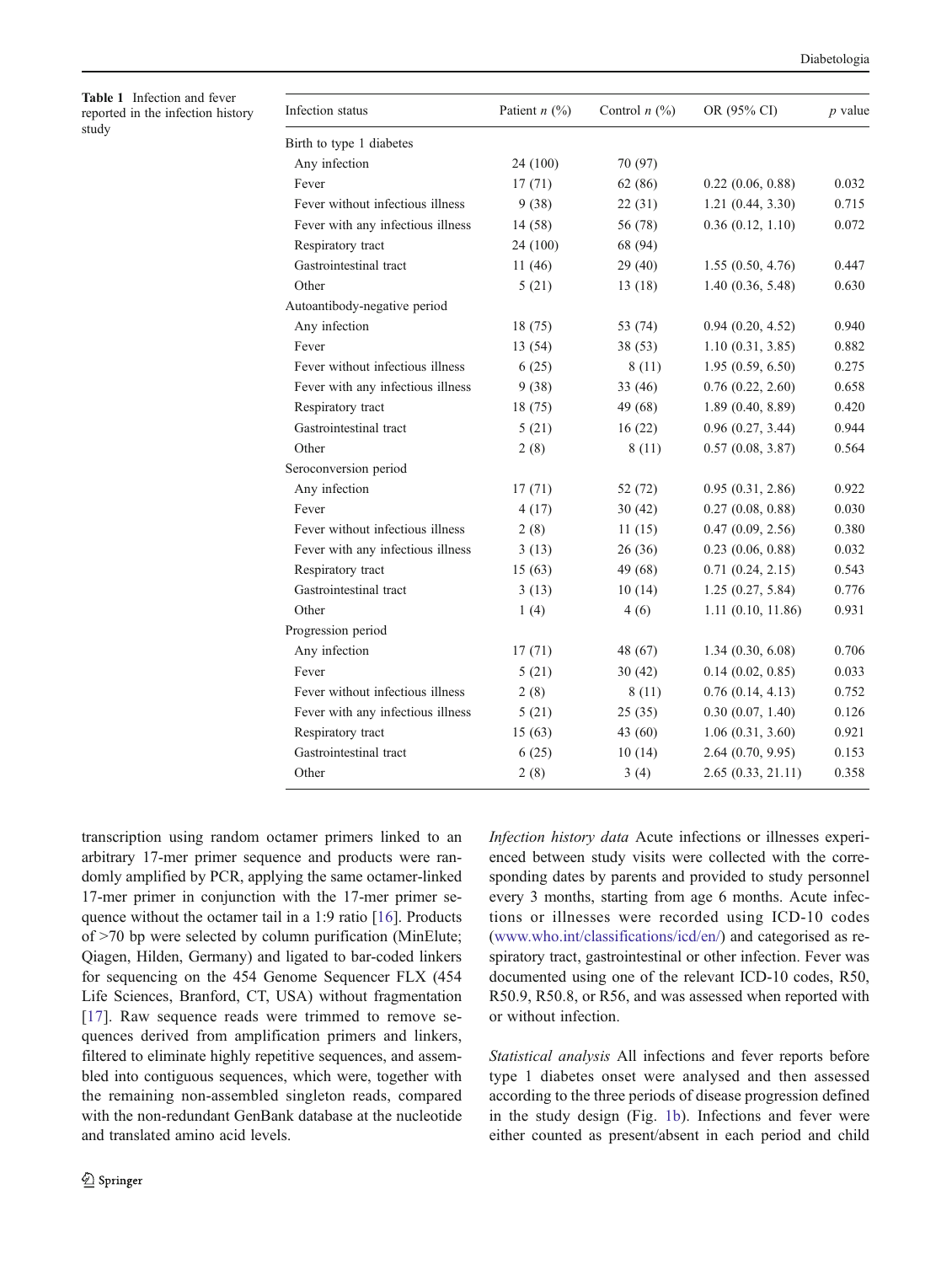irrespective of the actual number of episodes (Table [1\)](#page-3-0), or the number of episodes in each period was scored and reported as the mean per child with SD (Table 2).

Conditional logistic regression adjusted for maternal age at delivery was used to obtain the estimate of OR for the factor of interest. A  $p$  value <0.05 was considered significant. All reported  $p$  values are two-sided without adjustment for multiple testing. All statistical analyses were performed using SAS 9.2 (SAS Institute, Cary, NC, USA).

# Results

Sequencing study Unbiased sequencing identified viruses in six (11%) of 56 plasma samples (electronic supplementary material [ESM] Table 1). Samples from four (14%) of the 28 children analysed (one patient, three controls) were positive for virus. The positive patient sample contained a picornavirus, human rhinovirus C (HRV-C), identified in the last islet-autoantibody-negative sample. Rhinoviruses are commonly associated with upper respiratory tract infection and otitis media, and not known to occur in blood. However, the species rhinovirus C differs from species rhinovirus A and B [\[18](#page-6-0)], and has been reported in blood with a peak of viraemia 2 days after the onset of symptoms [\[19](#page-6-0)]. Fever was not reported for this patient during the autoantibody-negative period, but three respiratory infections were reported, with the last one recorded 1 day before sampling. Three different viruses were detected in the autoantibody-negative controls. Human parvovirus B19 (B19V), the causative agent of fifth disease (erythema infectiosum, 'slapped cheek syndrome' [\[20\]](#page-6-0)) was identified in the paired control of the viruspositive case, with fever reported 30 days before sampling; no rash was recorded for this child. In the second positive

Table 2 Number of infections and fever reports per case or control in infection history study

|                                 | Patient<br>mean<br>(SD) | Control<br>mean<br>(SD) | OR (95% CI)                                      | $\boldsymbol{p}$<br>value |
|---------------------------------|-------------------------|-------------------------|--------------------------------------------------|---------------------------|
| Autoantibody-negative<br>period |                         |                         |                                                  |                           |
| Any infection                   |                         |                         | $3.5(3.9)$ $2.8(3.6)$ $1.22(0.93, 1.60)$ $0.150$ |                           |
| Fever                           |                         |                         | $1.0(1.2)$ $1.1(1.5)$ $0.97(0.62, 1.53)$ $0.901$ |                           |
| Seroconversion period           |                         |                         |                                                  |                           |
| Any infection                   |                         |                         | $1.7(2.0)$ $2.0(1.9)$ $0.93(0.69, 1.25)$ $0.615$ |                           |
| Fever                           |                         |                         | $0.3(0.8)$ $0.8(1.3)$ $0.61(0.33, 1.12)$ $0.108$ |                           |
| Progression period              |                         |                         |                                                  |                           |
| Any infection                   |                         |                         | $1.6(1.5)$ $1.7(2.1)$ $0.95(0.66, 1.37)$ $0.782$ |                           |
| Fever                           |                         |                         | $0.4(0.9)$ $0.7(0.9)$ $0.57(0.26, 1.21)$ $0.143$ |                           |

control child, both samples tested contained human herpesvirus 6 (HHV-6), which can establish latent infection. Two species of HHV-6 are recognised: HHV-6B is considered the causative agent of sixth disease (exanthema subitum or roseola infantum [\[21\]](#page-6-0)), while little is known about the pathogenicity of the less frequently diagnosed HHV-6A. The sequence identified in this child was distantly related to HHV-6A. The third control child was positive in both plasma samples for GB virus C (GBV-C), which is known to establish persistent infections consistent with detection over a 3 month time period [[22\]](#page-6-0).

Infection history study All rapid-onset patients and 70 of 72 controls reported at least one infection prior to the onset of type 1 diabetes (Table [1](#page-3-0)). The proportions of patients and controls with infections reported during the isletautoantibody-negative (75% vs 74%), seroconversion  $(71\% \text{ vs } 72\%)$  and progression periods  $(71\% \text{ vs } 67\%)$  were similar. Moreover, the number of infections per child during each of these periods was similar between patients and controls (Table 2). Respiratory infections were the most commonly reported infections in both patients and controls.

In contrast to the reported infections, the frequency of reported fever episodes differed between patients and controls (Table [1](#page-3-0)). Overall, fever was reported less frequently in patients than in controls. Although the difference was seen during the seroconversion  $(p=0.030)$  and progression periods ( $p=0.033$ ), it was not present during the autoantibodynegative period.

### **Discussion**

Infection during infancy is a candidate trigger of islet autoimmunity and type 1 diabetes [\[3](#page-5-0)–[5](#page-5-0)]. In TEDDY participants who progressed rapidly to diabetes, unbiased sequencing capable of detecting any possible agent failed to detect viraemia around the time of seroconversion more frequently than in controls. Rapid progression to diabetes was also not associated with reported infectious episodes. We had hypothesised that rapidly progressing patients would provide a best-case scenario for detecting potentially associated viruses in blood, because of the fulminant presentation of diabetes. However, viraemia was detected in only one of 14 patients. These findings cannot exclude the possibility that a causative virus is acquired before the age of 6 months and absent or only present for a brief time in plasma during the months leading to the appearance of islet autoantibodies and progression to diabetes. Although the sensitivity of the sequencing approach may be limited in detecting a low-grade persistent infection, nextgeneration sequencing techniques have been successful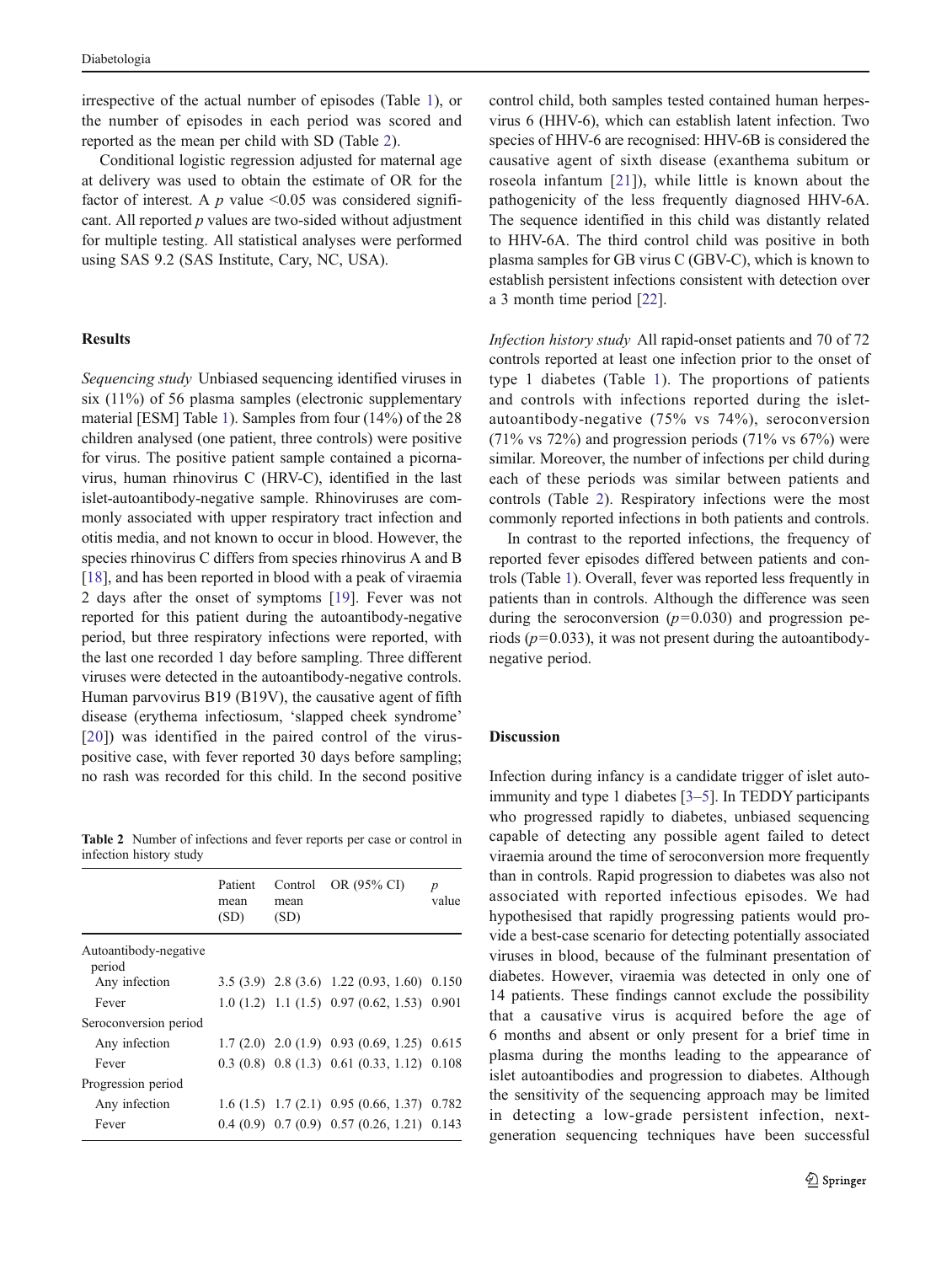<span id="page-5-0"></span>in identifying viral causes of disease in several scenarios [\[23](#page-6-0)–[26](#page-6-0)]. In TEDDY, consistent detection of the same virus was seen for two consecutive samples from two children, suggesting that this method can reproducibly detect viraemia in plasma samples. Retrospective quantification of identified viruses in the analysed plasma samples by specific real-time PCR indicated target loads down to a range of 200–1,000 molecules/250 μl plasma, a detection limit suitable to detect active systemic infection.

A limitation of our study was the relatively low number of cases studied and the length of the sampling interval which, at 3 months, may have been too wide to identify all systemic infections. Viraemia can be as short as a few days, and additional samples collected during fever episodes would have been desirable. However, ad hoc sampling aside from the scheduled TEDDY visits was not part of the TEDDY study protocol. Although infections were reported frequently in our children, the analysis of infection history data did not support a prominent role of infection; infection frequencies were similar in patients and controls during all three observation periods and for all three infection categories.

The lower frequency of fever reported for patients than for controls is a potentially important finding that needs to be substantiated in a larger study. If confirmed, it suggests a protective effect of fever as a marker of more vigorous infection defence and effective virus elimination.

In conclusion, next-generation sequencing of the plasma virome of patients rapidly developing autoimmune type 1 diabetes in early childhood did not provide evidence for viraemia around the time of seroconversion in these children.

Acknowledgements The authors thank: V. Kapoor, A. Petrosov, A. Shah and A. Tashmukhamedova (Center for Infection and Immunity, Mailman School of Public Health, Columbia University, New York, NY, USA) for expert technical assistance; J. E. Herrera and K. Jain (Center for Infection and Immunity, Mailman School of Public Health, Columbia University, New York, NY, USA) for bioinformatics support; and M. Bhat for project management at CII (Center for Infection and Immunity, Mailman School of Public Health, Columbia University, New York, NY, USA).

Funding The study was funded by DK 63829, 63861, 63821, 63865, 63863, 63836, 63790 and UC4DK095300 and contract number HHSN267200700014C from the National Institute of Diabetes and Digestive and Kidney Diseases (NIDDK), National Institute of Allergy and Infectious Diseases (NIAID), National Institute of Child Health and Human Development (NICHD), National Institute of Environmental Health Sciences (NIEHS), Juvenile Diabetes Research Foundation (JDRF), and Centers for Disease Control and Prevention (CDC).

Duality of interest The authors confirm that there is no duality of interest associated with this manuscript.

Contribution statement AGZ, EB JK, OS, JXS, WH and BA designed this project within the TEDDY study. HSL, AGZ and EB performed statistical analyses. TB performed sequencing and viral analyses. CW, MP and HSL acquired and reviewed data. HH and MR were involved in the interpretation of results. AGZ, MR, OS, JXS, WH and ÅL are principal investigators of the TEDDY study and acquired samples and reviewed the data. AGZ, HL, EB, TB, CW and MP wrote the manuscript. All authors critically reviewed the manuscript for intellectual content and approved the final manuscript.

### References

- 1. Ziegler AG, Nepom GT (2010) Prediction and pathogenesis in type 1 diabetes. Immunity 32:468–478
- 2. Atkinson MA, Eisenbarth GS (2001) Type 1 diabetes: new perspectives on disease pathogenesis and treatment. Lancet 358:221– 229
- 3. Roivainen M, Klingel K (2010) Virus infections and type 1 diabetes risk. Curr Diab Rep 10:350–356
- 4. Tauriainen S, Oikarinen S, Oikarinen M, Hyoty H (2011) Enteroviruses in the pathogenesis of type 1 diabetes. Semin Immunopathol 33:45–55
- 5. Stene LC, Rewers M (2012) Immunology in the clinic review series; focus on type 1 diabetes and viruses: the enterovirus link to type 1 diabetes: critical review of human studies. Clin Exp Immunol 168:12–23
- 6. Yoon JW, Austin M, Onodera T, Notkins AL (1979) Isolation of a virus from the pancreas of a child with diabetic ketoacidosis. N Engl J Med 300:1173–1179
- 7. Dotta F, Censini S, van Halteren AG et al (2007) Coxsackie B4 virus infection of beta cells and natural killer cell insulitis in recent-onset type 1 diabetic patients. Proc Natl Acad Sci USA 104:5115–5120
- 8. Stene LC, Oikarinen S, Hyöty H et al (2010) Enterovirus infection and progression from islet autoimmunity to type 1 diabetes: the Diabetes and Autoimmunity Study in the Young (DAISY). Diabetes 59:3174–3180
- 9. Oikarinen S, Martiskainen M, Tauriainen S (2011) Enterovirus RNA in blood is linked to the development of type 1 diabetes. Diabetes 60:276–279
- 10. Füchtenbusch M, Irnstetter A, Jäger G, Ziegler AG (2001) No evidence for an association of coxsackie virus infections during pregnancy and early childhood with development of islet autoantibodies in offspring of mothers or fathers with type 1 diabetes. J Autoimmun 17:333–340
- 11. Mercalli A, Lampasona V, Klingel K et al (2012) No evidence of enteroviruses in the intestine of patients with type 1 diabetes. Diabetologia 55:2479–2488
- 12. Simonen-Tikka ML, Pflueger M, Klemola P et al (2011) Human enterovirus infections in children at increased risk for type 1 diabetes: the Babydiet study. Diabetologia 54:2995–3002
- 13. The TEDDY Study Group (2007) The Environmental Determinants of Diabetes in the Young (TEDDY) study: study design. Pediatr Diabetes 8:286–298
- 14. Bonifacio E, Yu L, Williams AK et al (2010) Harmonization of glutamic acid decarboxylase and islet antigen-2 autoantibody assays for national institute of diabetes and digestive and kidney diseases consortia. J Clin Endocrinol Metab 95:3360–3367
- 15. Puavilai G, Chanprasertyotin S, Sriphrapradaeng A (1999) Diagnostic criteria for diabetes mellitus and other categories of glucose intolerance: 1997 criteria by the Expert Committee on the Diagnosis and Classification of Diabetes Mellitus (ADA), 1998